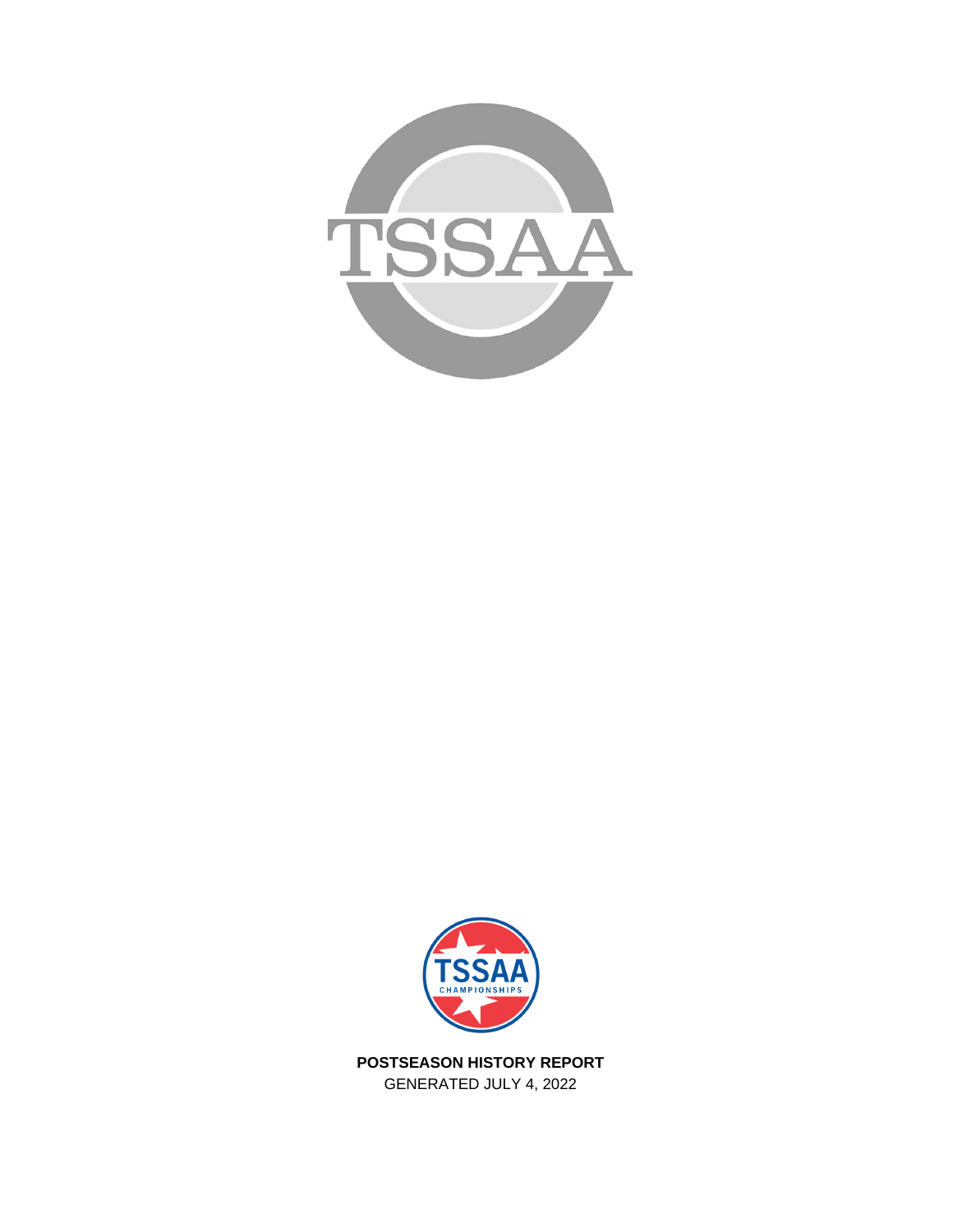## **Summary**

**Championship Record:** -

**Appearances (0):**

**Finals Appearances/Runners-up (36):** 1933, 1933, 1934, 1934, 1935, 1935, 1935, 1936, 1936, 1936, 1936, 1936, 1937, 1937, 1937, 1937, 1938, 1938, 1938, 1938, 1938, 1938, 1938, 1939, 1942, 1947, 1947, 1948, 1949, 1949, 1950, 1950, 1950, 1950, 1951, 1956

**Championships (14):** 1956, 1951, 1950, 1949, 1948, 1947, 1942, 1939, 1938, 1937, 1936, 1935, 1934, 1933

## **Finals Appearances**